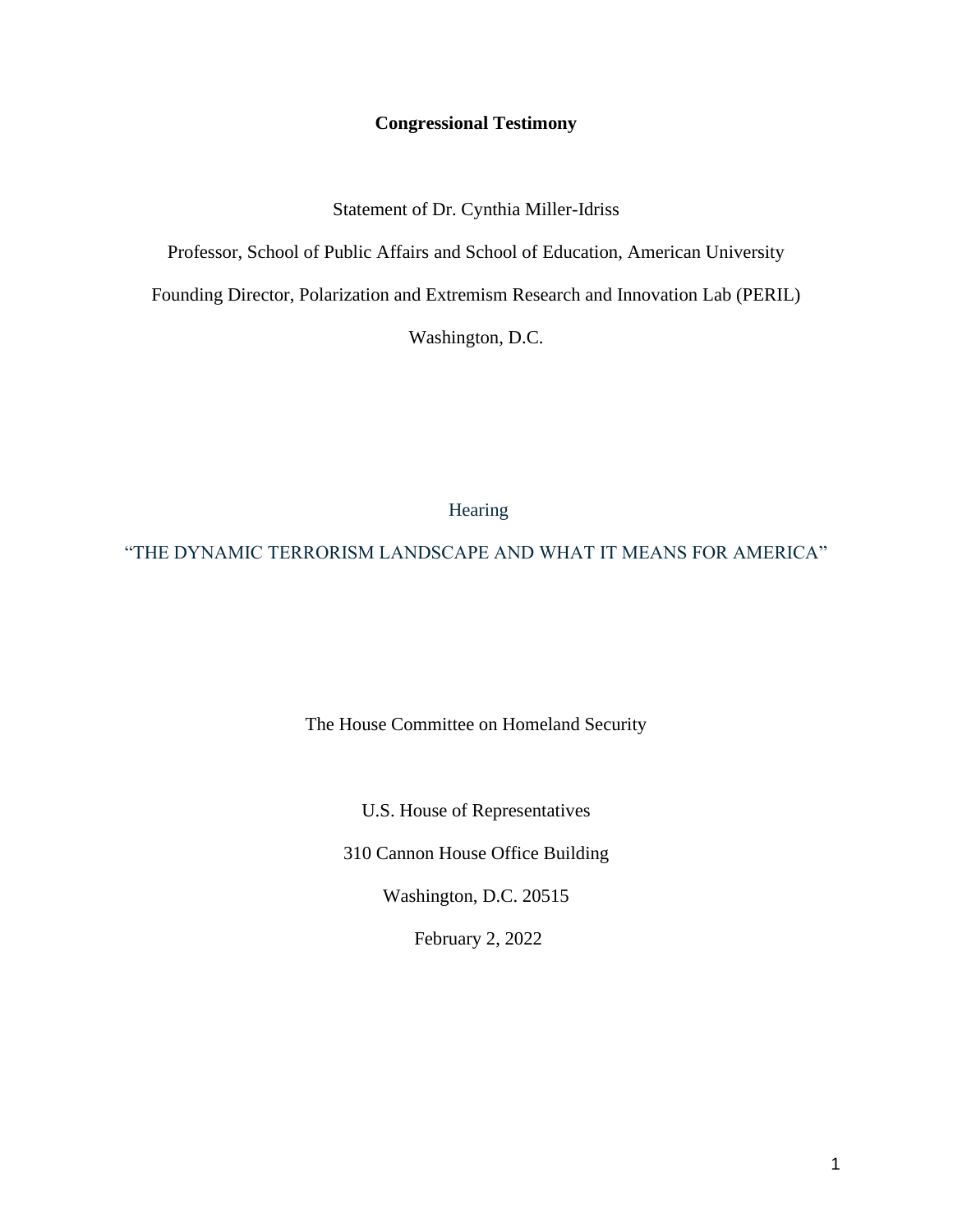Chairman Thompson, Ranking Member Katko, and Members of the Committee: I would like to thank you for your service to our country and for calling attention to the critical issue of changing trends in global terrorism. I am honored to be here. My name is Cynthia Miller-Idriss, and I am a Professor in the School of Public Affairs and the School of Education at the American University in Washington, D.C., where I also direct the Polarization and Extremism Research and Innovation Lab (PERIL). I have been studying the dynamics of violent extremism globally for over twenty years. I am the author of *Hate in the Homeland: The New Global Far Right,*  along with two books focused on extremism in Germany (*Blood and Culture* and *The Extreme Gone Mainstream*). I want to acknowledge the support of my research team at PERIL, whose assistance was invaluable in preparing my testimony today.<sup>1</sup>

## **SCOPE AND SCALE**

Today's terrorism landscape includes a diverse ideological range of international and domestic movements and groups. There is no agreement– even across agencies within the U.S. government, but also internationally– on terms or definitions across the terrorism and extremism spectrum. Violent extremist movements that use terrorism (the use of violence in order to intimidate or coerce civilians or influence the policy of a government) as a tactic are motivated by a range of supremacist, anti-government, anti-establishment, and anti-democratic ideologies that take a variety of organizational forms both within the U.S. and globally.<sup>2</sup> This includes groups advocating for attacking Western governments and societies, overthrowing the U.S. government, calling for race wars or a white ethnostate, and seeking to collapse economic and social systems. In the domestic violent extremism (DVE) spectrum, the organizational forms of these movements include unlawful militias, violent anarchists, sovereign citizens, white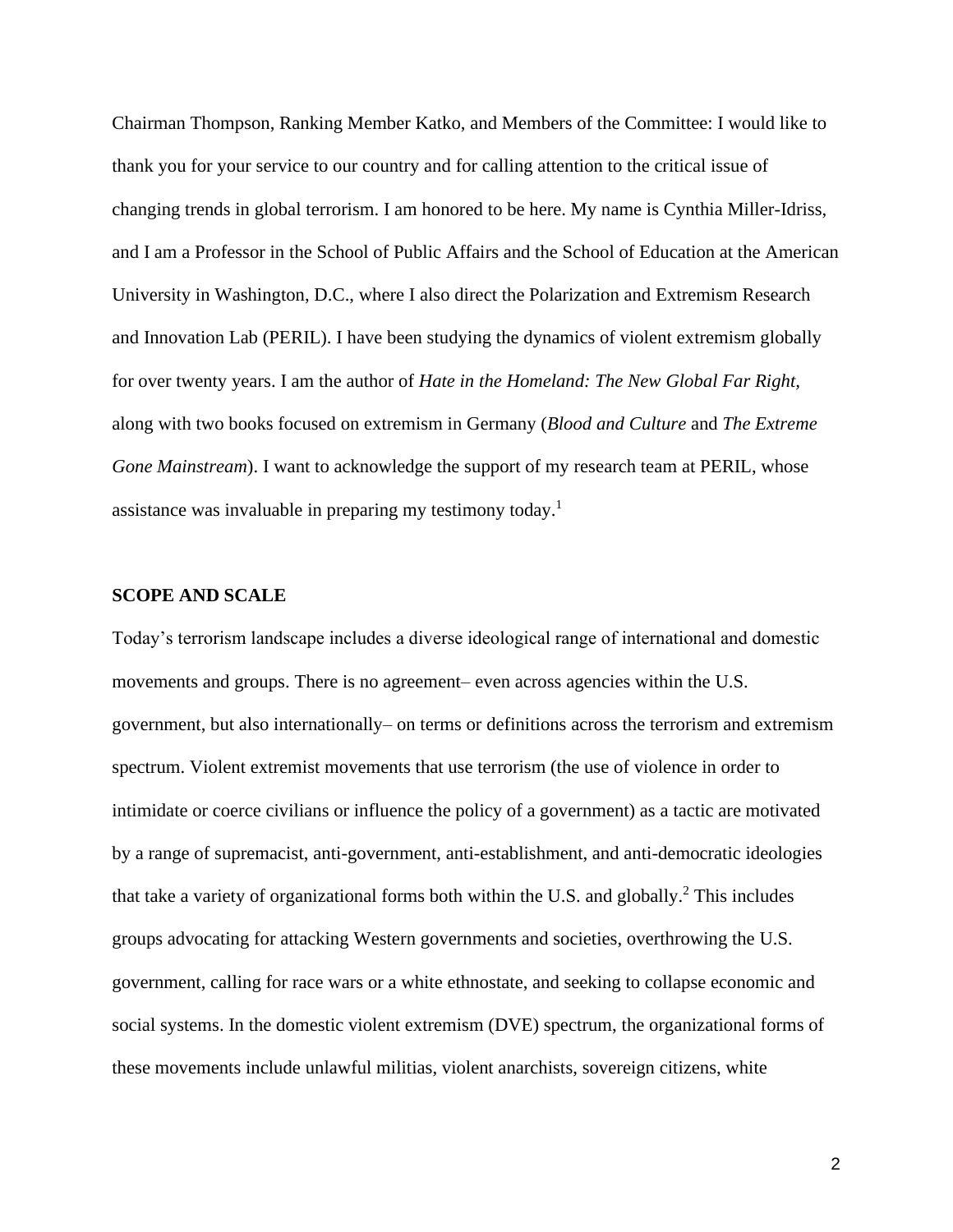supremacist extremists such as neo-Nazis, violent environmental and animal rights extremists, some single-issue extremist groups like violent anti-abortion groups, as well as violent male supremacists and violent involuntary celibates (incels). In this testimony, I follow the terminology from research and reports being cited, though it is important to note that these terms are not fully interchangeable. Domestic violent extremism (DVE), for example, includes extremism from across the ideological spectrum. I use the terms "far-left" or "far-right" to refer to parts of the DVE spectrum when citing sources that use those terms, like the Global Terrorism Index (GTI). I also use terms like racially and ethnically motivated violent extremism (REMVE), right-wing extremism, and white supremacist extremism (WSE) when citing reports or studies from U.S. and global agencies and experts that use those terms.

Trends in the U.S. terrorism landscape have changed rapidly over the past several years. While Islamist terror has been the historical focus of U.S. and global counterterrorism efforts in the post-9/11 era, and continues to have the greatest lethality globally,<sup>3</sup> far-right terrorism has escalated rapidly across the West. Far-right terrorism now significantly outpaces other forms of terrorism in the United States, including terrorism from far-left movements and from individuals inspired by the Islamic State and al-Qaeda, according to a recent report from the Center for Strategic and International Studies (CSIS). That report notes that "right-wing attacks and plots account for the majority of all terrorist incidents in the United States since 1994."<sup>4</sup> Within the DVE landscape, the most pressing threats to civilians and elected officials-- in terms of lethality, plots foiled, recruitment, and the circulation of propaganda, as documented in multiple threat assessments issued by the U.S. Office of the Director of National Intelligence (ODNI) and the Department of Homeland Security (DHS) over the past two years<sup>5</sup>-- comes from white supremacist extremist and antigovernment extremism movements and groups, which sometimes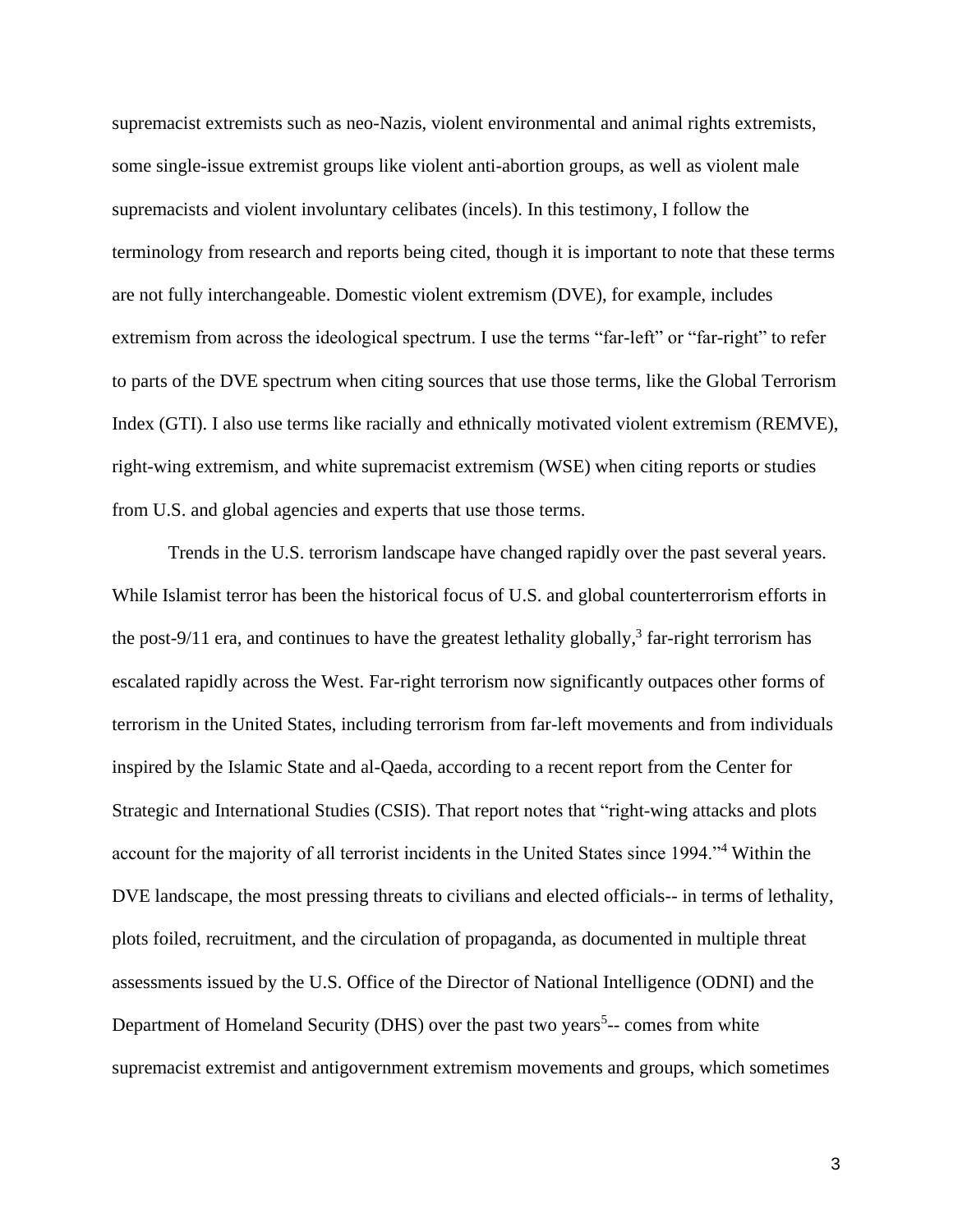overlap and mutually reinforce one another.<sup>6</sup> These trends are reflected in law enforcement investigations. As of September 2021, the FBI reported it had 2,700 open investigations into domestic violent extremism, which is more than double the number open in the summer of  $2017<sup>7</sup>$  Also in 2020, authorities nationwide arrested nearly three times as many white supremacists as they did in 2017.

This does not mean the threat from jihadi terrorism has fully abated, either in the U.S. or abroad. In Europe, jihadi terrorism still outpaces far-right terror as the most critical threat,<sup>8</sup> but far-right terrorism and extremism are growing rapidly there as well. The top British counterterrorism official, Neil Basu, recently described right-wing extremism as the United Kingdom's "fastest growing threat," and in Germany, violent crimes motivated by right-wing extremism rose by ten percent from 2019 to 2020.<sup>9</sup> Across the West (Australia, New Zealand, Western Europe, and North America), far-right terrorist incidents have increased globally by 250% over the past five years and were responsible for 82% of deaths from terror in 2019, according to the most recent Global Terrorism Index report.<sup>10</sup>

The U.S. has witnessed increases in the pace, scope, and scale of far-right violence and the normalization of the extremist ideas that drive it. 2019 was the most lethal year for domestic terrorism in the U.S. since 1995– 48 people were killed in attacks carried out by domestic violent extremists, 39 of which were carried out by white supremacists. In 2020, the number of domestic terrorist plots and attacks in the United States reached its highest level since 1994; two-thirds of those were attributable to white supremacists and other far-right extremists. And last year, reports to the Anti-Defamation League of white supremacist propaganda—in the form of fliers, posters, banners, and stickers posted in locations such as parks or college campuses—hit an alltime high of more than 5,000, nearly twice the number reported in the previous year. Traditional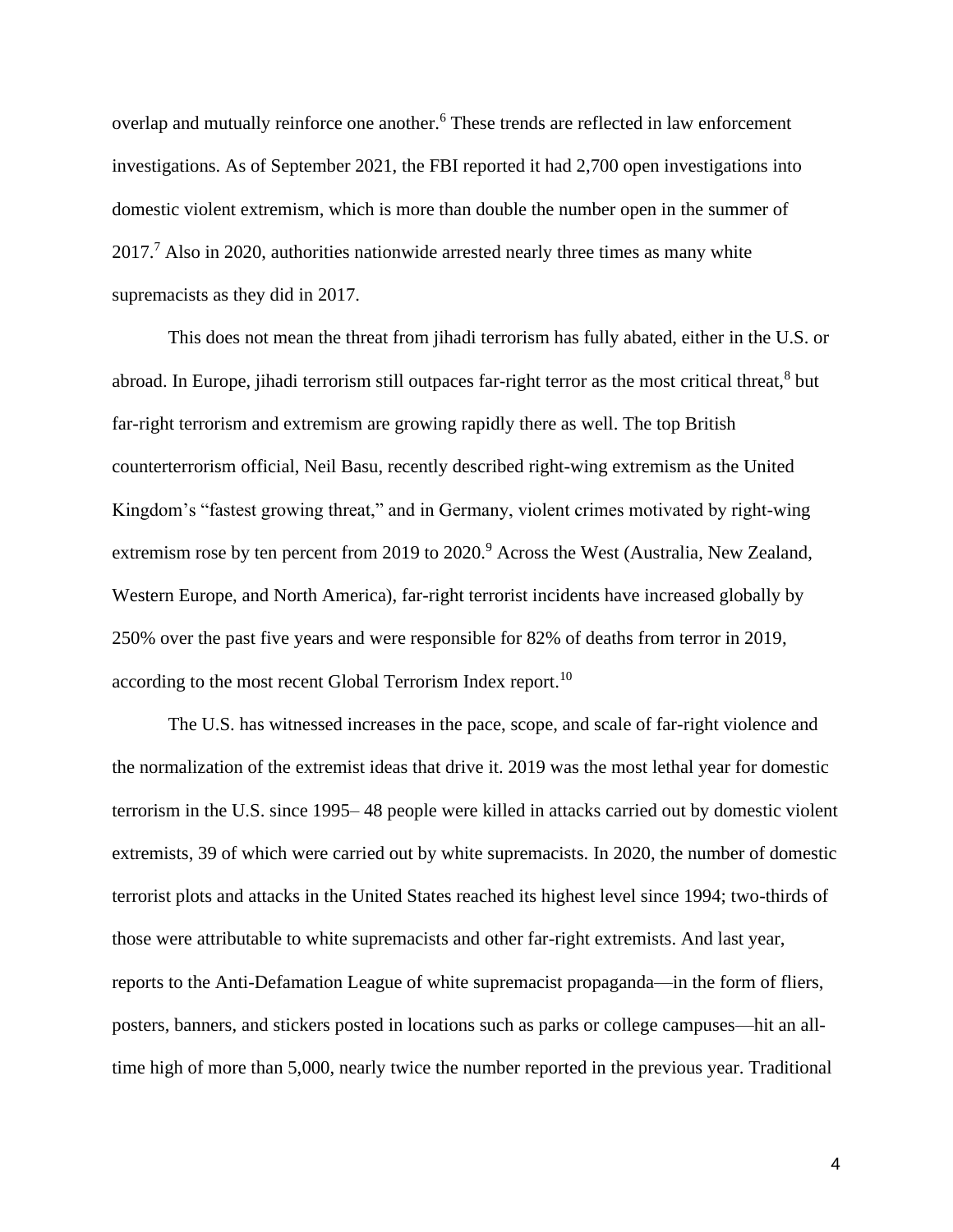counterterrorism tools in the U.S. foiled only 21 of the 110 known domestic terrorist attacks and plots<sup>11</sup> in 2020, according to the Center for Strategic and International Studies.

## **TRENDS AND IDEOLOGICAL CONVERGENCE**

Historically, counterterrorism officials across the world have organized their work around clearly identifiable groups and movements, which were considered ideologically distinct from one another. Today, however, there is growing convergence across previously disparate ideologies in online extremist networks,<sup>12</sup> including across far-right accelerationist and Salafi-Jihadi extremist groups.<sup>13</sup> A new report from the UK-based International Center for the Study of Radicalization (ICSR) traces convergence in common beliefs and frameworks between neo-fascist accelerationists and Salafi-Jihadists that includes shared support for antisemitism, belief in a natural hierarchy, racial and cultural supremacism, anti-modernism, heteronormativity and traditional family structures, and anti-government sentiment. There is cross-movement admiration, especially from far-right accelerationists toward Salafi-Jihadists, whose "militant successes" they see as clear evidence for the possibility of the success of committed traditional goals and violent tactics against Western governments.

Both DVE and international terrorist groups, in other words, are united by an overlapping set of beliefs involving supremacist hierarchies that falsely claim inferiority and superiority between groups of people and promote anti-democratic beliefs that support authoritarianism, refuse to protect minority rights, or reject other core tenets of democracy (like freedoms of speech and press or the rule of law). They share commitments to misogyny and male supremacism, anti-Semitic conspiracy theories, xenophobia, and antigovernment beliefs. These extremist ideologies are also often rooted in conspiratorial and fantastical beliefs about calls for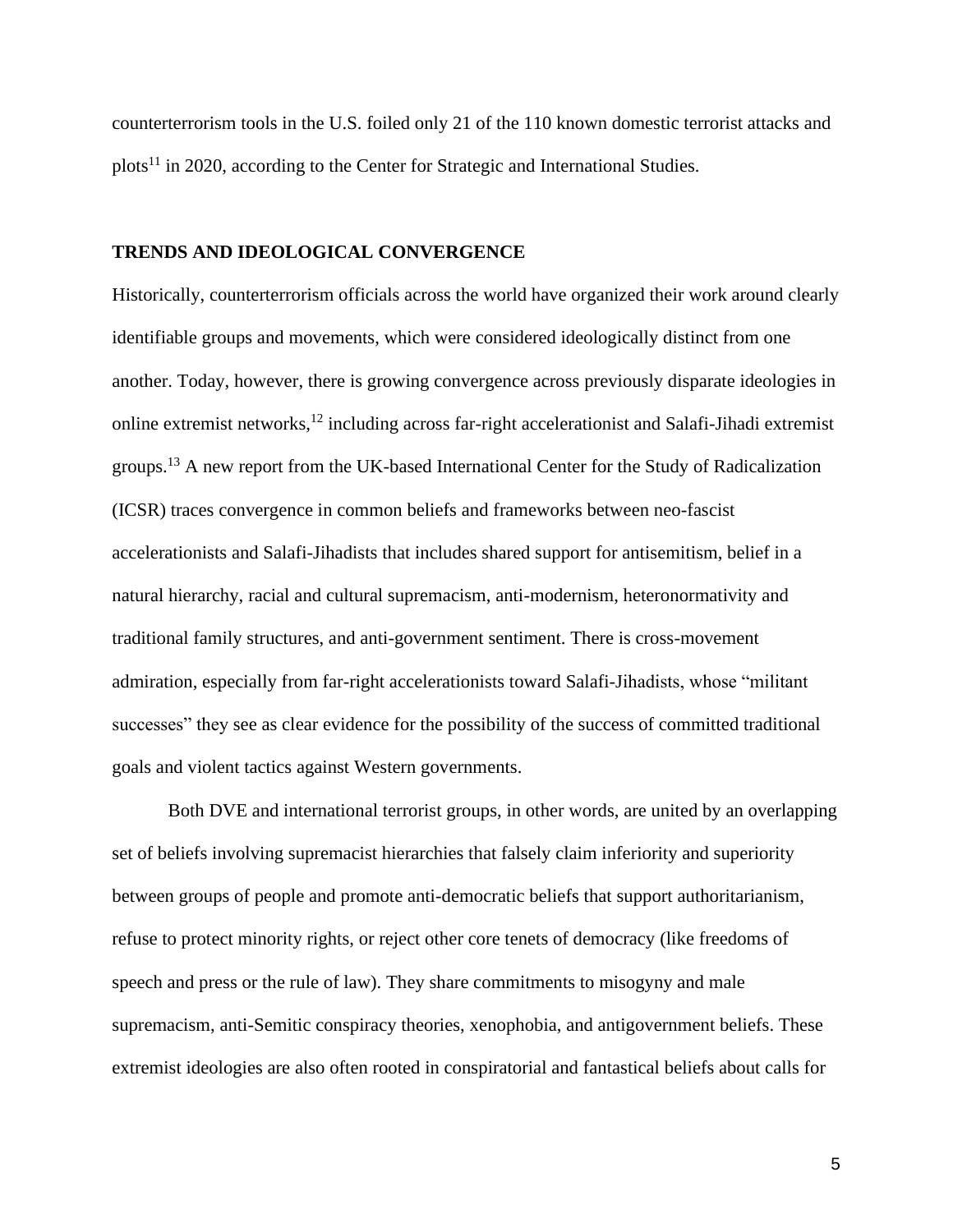restoration (of the Caliphate or a white ethnostate) and a desire for a post-apocalyptic, post-racewar civilization. This vision includes an obligation to use violence as a solution to accelerate the end times through the collapse of social, political, and economic systems that will precede the Phoenix-like rebirth of a new civilization.

The increasing blurriness of divisions across previously separate ideological movements– as well as actual coalitions that are emerging in spontaneous and planned ways across distinct groups and movements– challenge traditional counterterrorism approaches that that rely on distinct groups that can be infiltrated, surveilled, and monitored over time.<sup>14</sup> Ideologically, this kind of hybridization and blurriness is being revealed in many ways. For example, recently farright extremists ha[v](https://www.lawfareblog.com/why-right-wing-extremists-love-unabomber)[e](https://www.cnn.com/2021/09/01/politics/far-right-groups-praise-taliban-takeover/index.html) simultaneously valorized the Unabomber<sup>15</sup> and praised the Taliban.<sup>16</sup> A relaunched white supremacist group announced a new "Bolshevik focus"<sup>17</sup> calling for the liquidation of the capitalist class. A burgeoning ecofascist youth subculture—spread largely through social media imageboard accounts and commercial merchandise—celebrates nature worship and rootedness within a physical homeland while calling for a white ethnostate. Some anti-government "boogaloo" (code for civil war) adherents who advocate a new civil war m[a](https://www.bellingcat.com/news/2020/05/27/the-boogaloo-movement-is-not-what-you-think/)rched alongside 2020 racial injustice protesters because of shared anger at law enforcement.<sup>18</sup>

In many ways, the phenomenon is nothing new. Extremist scenes and movements have experienced internal fissures, infighting and fragmentation for years due to differences in beliefs about tactics (such as the use of violence), conflicting views on parts of their ideology (such as about Jews and whiteness) or restrictions on who can be members (such as women). Increasingly, this conflict is occurring not just across relatively bounded groups but among [a](https://globalejournal.org/global-e/august-2017/lone-wolf-hypertext-radicalization-online) broad muddling of ideological beliefs within domestic and international extremist scenes, movements and individuals.<sup>19</sup> These trends are different from previous iterations of extremist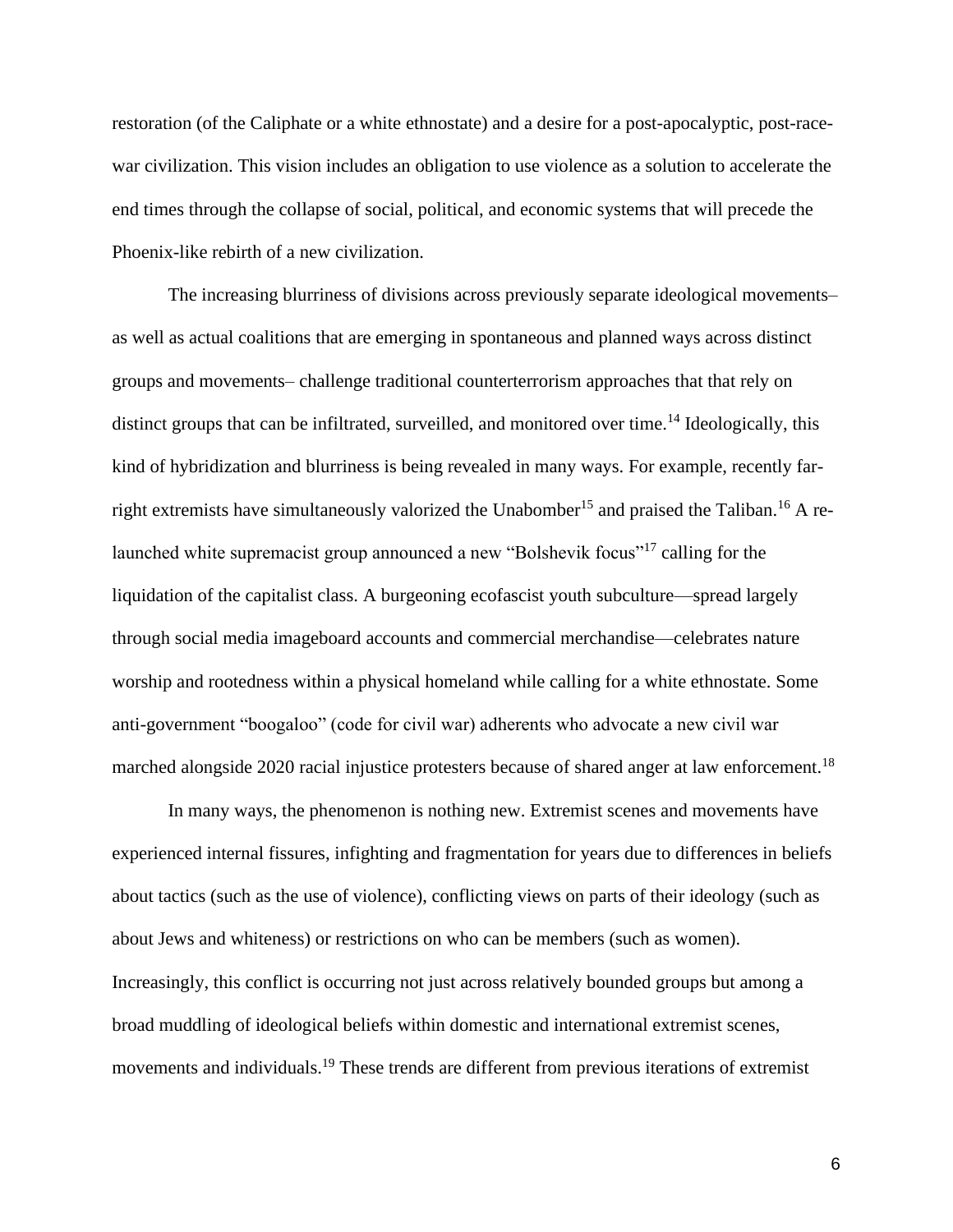fracture and reformation. We are seeing a fragmentation and reassembling of groups and movements that are willing to unite for specific reasons even when their overall objectives do not align. The transformation is taking place both organizationally and in ad hoc, or ["p](https://www.isdglobal.org/isd-in-the-news/telegram-and-the-post-organisational-extremism-paradigm/)ostorganizational" forms.<sup>20</sup> On the organizational side, political violence is emerging from a loose new coalition that spans the extremist spectrum in ways that confuse the ideological basis typically understood to be at the root of terrorist and extremist violence. On th[e](https://www.orfonline.org/expert-speak/confronting-the-challenge-of-post-organisational-extremism/) postorganizational side, exposure to extremist content online and radicalization to ideologies and violence outside the boundaries of organized groups is increasing.<sup>21</sup> Through online encounters with propaganda, disinformation and extremist ideas, individuals are increasingly able to access extremist content and become radicalized without needing group membership or interaction.

There are at least four reasons for the increased muddling of ideological rationales:

- the increasing ability of cross-ideological concepts to mobilize violence
- rising event-driven violence
- tactical convergence and cross-group learning around accelerationism, and
- transformations in communication infrastructure (e.g. online ecosystems)

Mobilizing concepts refer to ideas that have a simultaneous call to action.<sup>22</sup> They are different from traditional ideological frameworks, which are rooted in more clearly articulated beliefs or theories about how political or economic systems should work, such as anarchism, communism, or fascism. Mobilizing concepts, on the contrary, can be applied to a wide range of ideological frames or justifications. They include the notion of the "boogaloo" (a code word for a second civil war), the concept of the "three percenters" (based on the false claim that it took only three percent of colonists to rise up against the British), and the idea of a threat to "Western values." All three justifications have the potential to mobilize significant cross-ideological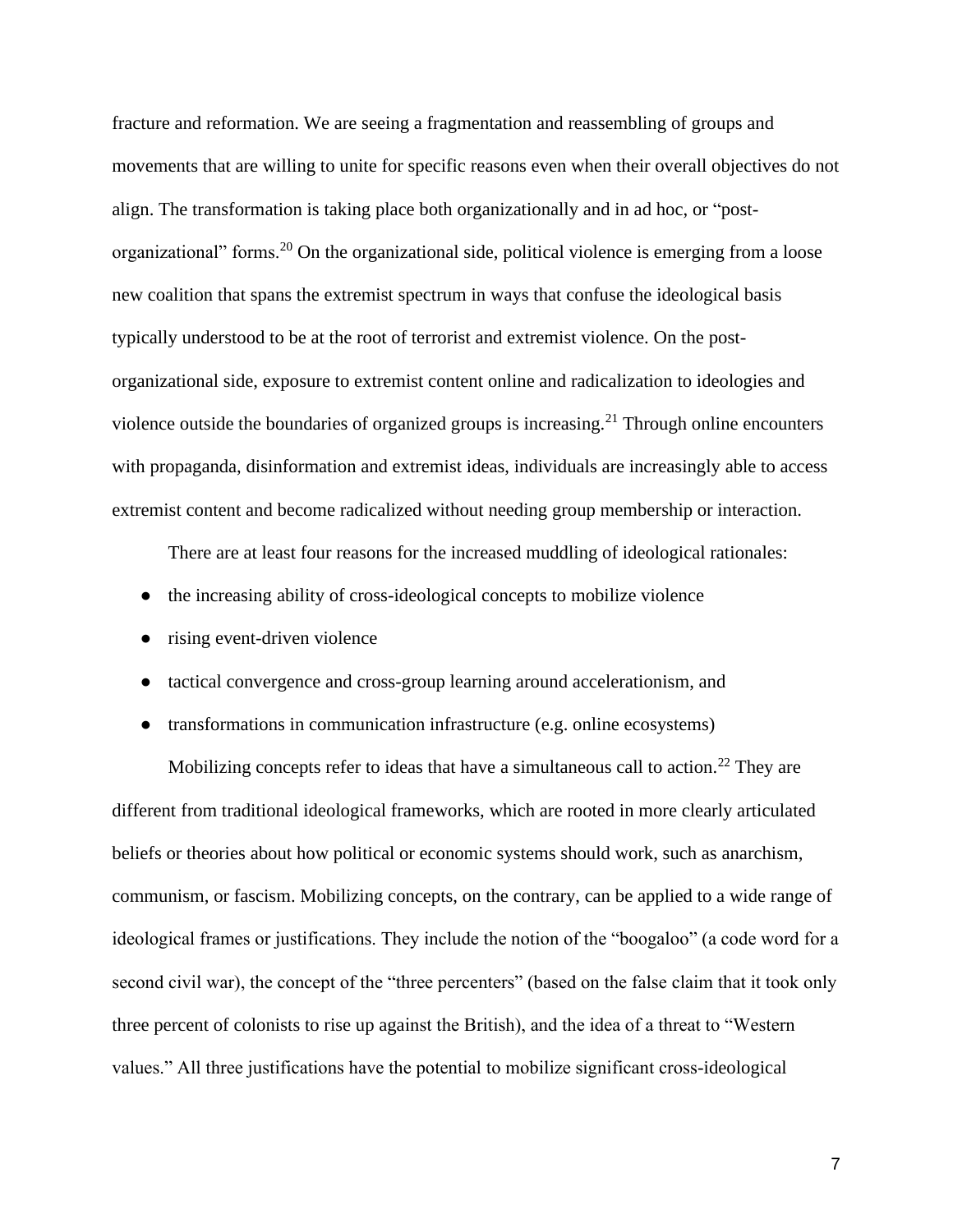support around a concept, rather than an ideology. These kinds of concepts can draw people together into violent action even when they do not agree on specific ideological beliefs.

Event-driven political violence and extremism refers to relatively spontaneous coalitions across ideological groups and movements that emerge around a common protest or demonstration. State and national protests related to coronavirus mandates or second Amendment protests are examples, as is the Jan. 6 insurrection at the U.S. Capitol. Event-driven ideological coalitions emerge based on opportunities to assemble larger groups of people by focusing on the lowest common denominator that unites them, thereby creating a temporary convergence across different extremist ideologies and groups.

It's not only concepts and events that lead to cross-ideological muddiness and coalitionbuilding. There has also been increasing strategic and tactical convergence across ideologies, especi[a](https://ctc.usma.edu/uniting-for-total-collapse-the-january-6-boost-to-accelerationism/)lly around the idea of a[c](https://www.academia.edu/51143410/_Pine_Tree_Twitter_and_the_Shifting_Ideological_Foundations_of_Eco_Extremism)celerationism.<sup>23</sup> Accelerationism is a goal and a tactic drawn on by a variety of movements that are united around the objective of overthrowing the country's prevailing political and social order.<sup>24</sup> Anarchists may promote the tactic to accelerate violence against capitalism or law enforcement, while anti-government extremists may use it to target elected officials or government buildings. Accelerationist objectives converge around the idea of inspiration; their promoters see their goals not as mere terrorist retaliation or intimidation but, rather, as focused on inspiring others to undertake similar violence and accelerate the collapse of systems that extremists believe must be demolished and reconstructed. As a strategic orientation, the tactic has been growing across the political and ideological spectrum.

Fourth and finally, the new information infrastructure has also helped muddle ideological rationales. Today, extremist content is readily available online, in the form of manifestos, memes, videos and audio that anyone can produce and share. Everyone is just a few clicks away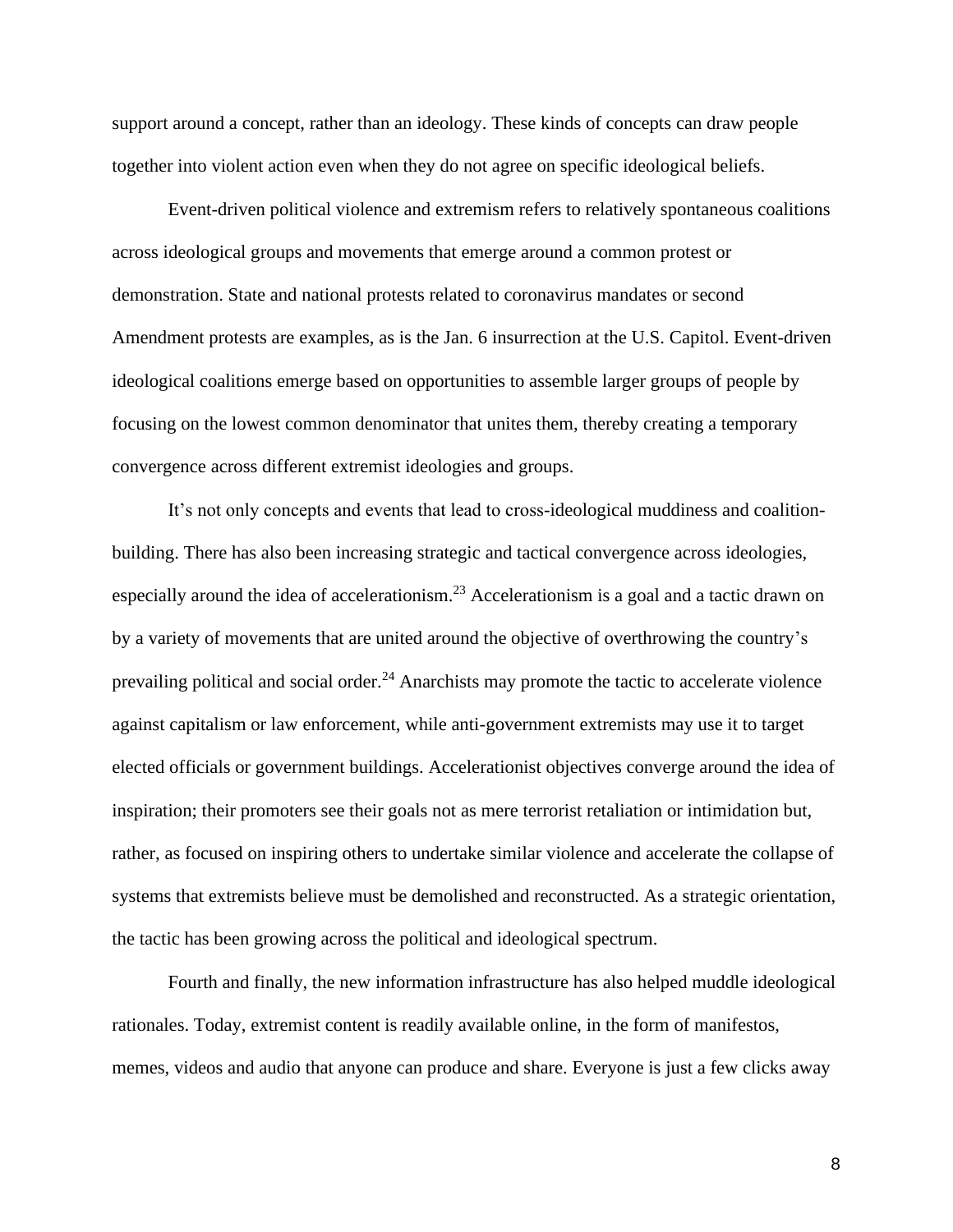from an ever-expanding series of rabbit holes that offer up whole worlds of disinformation and hate. Digital media [s](https://www.sv.uio.no/c-rex/english/news-and-events/right-now/2020/the-storm-and-the-web.html)hapes how people encounter and share ideological content, propaganda, and disinformation that can mobilize to violence.<sup>25</sup> For example, the broad use of hyperlinks, algorithmic recommendation systems, and other features of online technology make it much easier for someone with a grievance to leapfrog from left-wing environmental extremism to conspiracy theories to anti-civilizational [d](https://social-ecology.org/wp/1995/08/theses-on-social-ecology-and-deep-ecology/)eep ecology<sup>26</sup> to far-right "national anarchism"<sup>27</sup> to the "boogaloo movement" and beyond. Increasingly, ideological motivations for terrorist and extremist violence follow a 'choose-your-own-adventure' approach in which individuals accumulate an ever-evolving set of fragmented ideological commitments, extremist identities and conspiracy beliefs.

In addition to these overarching trends, it is worth noting that global conflicts– as always– also play a role in these kinds of spontaneous and evolving mobilizations. The escalating conflict between Ukraine and Russia, for example, is being actively discussed in encrypted white supremacist extremist channels online in ways that raise concerns. Like other global geopolitical conflicts, the Ukraine-Russia situation creates an opportunity for extremists to leverage momentum to recruit white supremacist foreign fighters who seek training to use "back home." These foreign fighters want to meet one another and network, to mobilize and recruit others, and otherwise intensify their engagement to the cause. The looming conflict has created an opportunity for extremists to spread anti-Semitic conspiracies about a so-called Jewish plot against Russia or a "Jewish war" that pits whites against whites. We should be alert to other potential ripple effects for extremist groups, particularly given the transnational nature of online communication across white supremacist extremist groups.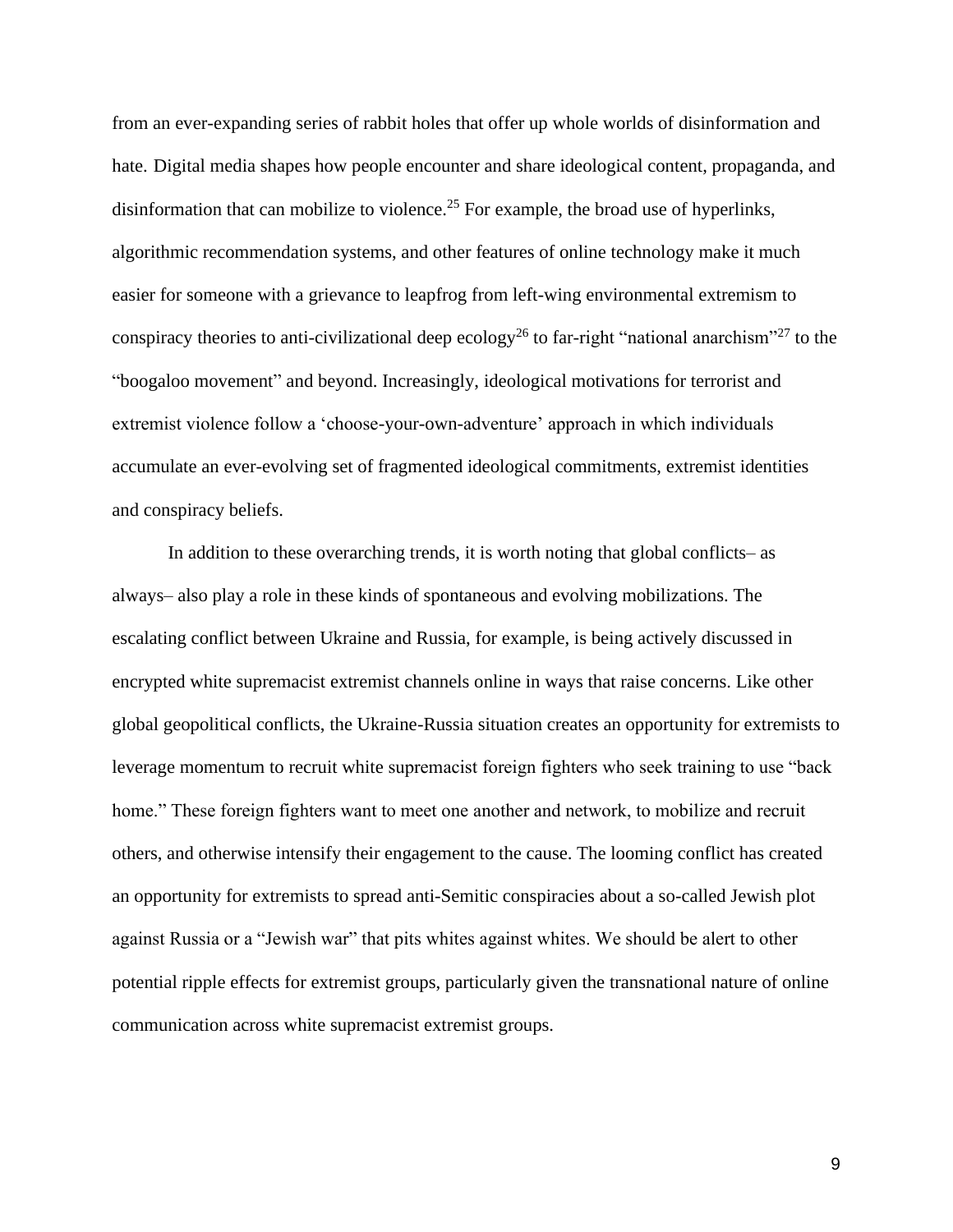#### **POLICY RECOMMENDATIONS**

The rapid transformations in online extremist communications and the ongoing fragmentation and blurriness across various ideologies challenge current counter-extremism approaches. As violence becomes more spontaneous, less organized, and more tied to online radicalization, terrorist acts become harder to prevent with strategies that rely on countering organized plots and identifying formal group hierarchies. Counterextremism tools designed to address threats from fringe groups - as they currently exist - cannot meaningfully confront the evolved threats we face today without a broader, multisectoral, whole-of-society commitment to prevention and early intervention.

Our country requires serious investment in strategies to reduce the fertile ground in which anti-democratic and violent extremist ideologies thrive– through what are known as public health approaches to preventing violent extremism.<sup>28</sup> In the medical world, experts have learned that it is not sufficient to only treat the symptoms of diseases like diabetes or cardiac disease once they appear—rather, communities work to educate everyone through public health classes and campaigns that teach the behavioral and attitudinal choices people can make about diet and exercise that can reduce their vulnerability to diseases. The same is true for prevention of terrorism. We can build more resilient communities that recognize and reject disinformation, propaganda, and reduce the fertile ground in which violent extremism thrives. To do this, Congress must take immediate steps to build multi-agency and multi-sectoral initiatives that work to prevent radicalization to violence and intervene by creating early off-ramps in radicalization processes. This includes investments in proven inoculation strategies that reduce people's vulnerability to both the ideologies and the persuasive tactics of extremist groups and movements. We need scalable interventions to reduce people's vulnerability to online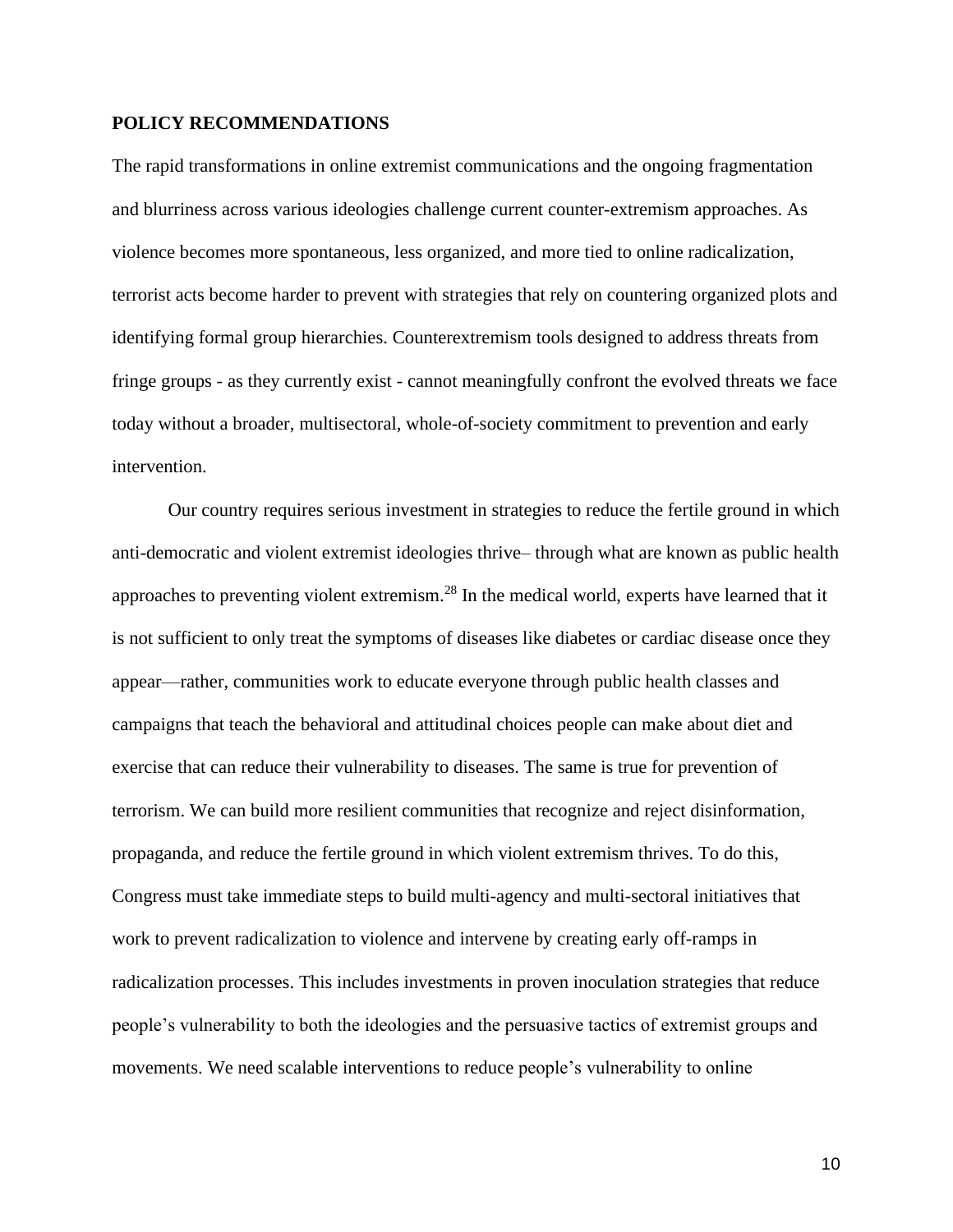propaganda, antisemitic and other conspiracy theories, and other forms of online manipulation, including through digital and media literacy training. We also need to work to reduce high rates of polarization and the kinds of moral disengagement and dehumanization that are demonstrated precursors to political violence. Federal, state, and local governments should be funding serious and sustained educational and community prevention and intervention programming, along with a reinvestment in civic education and other efforts to strengthen democratic norms and values. We also need to commit to trans-Atlantic and global collaboration and mutual learning on these shared challenges, by regularly communicating not only about law enforcement and intelligence strategies, but also about prevention and intervention approaches. There are good lessons from the multi-agency, multi-sectoral, whole-of-government and whole-of-society approaches that our allies have taken, especially in New Zealand, Germany, and Norway, from which we can learn as we create and adapt strategies of our own.

These kinds of interventions are not an immediate fix to the growing problem of extremist violence and terrorism—rather, they reflect a need for investments across the short, medium, and longer terms. And it is important to note that these are not options that involve censorship or teaching ideological beliefs in any way—after all, no one wants the federal government to be engaged in policing people's beliefs. But the U.S. government's focus on using conventional counterterrorism tools alone fails to account for the current, unchecked spread of disinformation and conspiracy theories, propaganda targeting racial and religious minorities and the increasing dehumanization of those with whom one disagrees.<sup>29</sup> Such precursors to violence need to be addressed by modernized counterterrorism tools and frameworks created specifically to address the threats to this nation laid out in this testimony.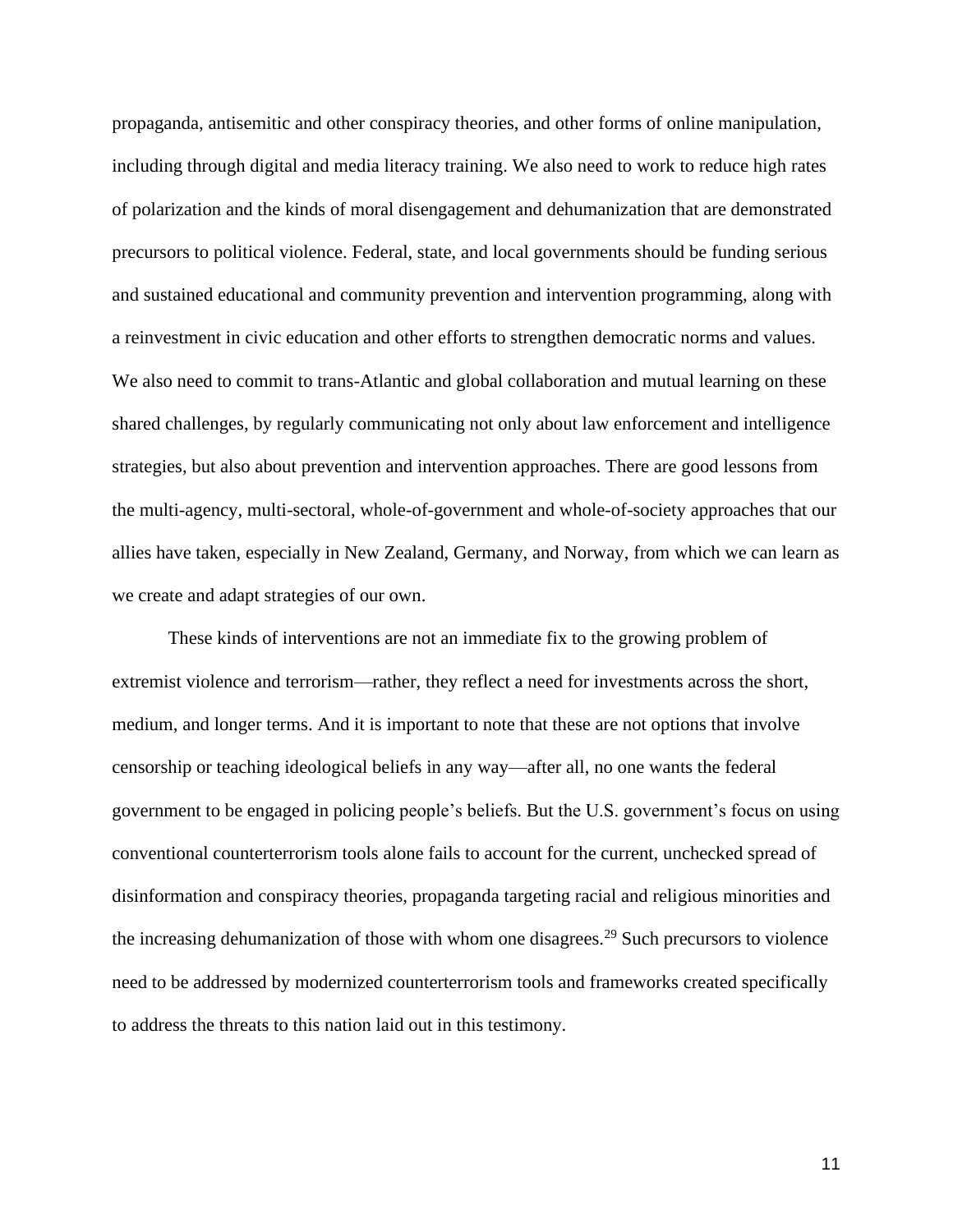# **CONCLUSION**

In sum, there is clear convergence across the extremist and terrorist spectrum in supremacist and anti-government beliefs, along with cross-ideological commitments to antisemitism, misogyny, and xenophobia. These areas of convergence are part of what fuel increasingly blurry ideologies and the emergence of strange coalitions across previously distinct groups, as more and more people encounter fragmented bits of ideologies online and mobilize around common grievances and events where spontaneous and planned violence can occur.

Policymakers will not be able to solve today– or tomorrow's–extremism with the

surveillance and securitized tools honed in yesterday's battles. We must refocus those tools and

broaden our efforts to include early prevention of—and intervention in— pressing extremist

threats, with direct investments that work to reduce such threats to democracy in the first place.

Understanding the nature of the evolving problem is an essential first step toward those goals.

#### ENDNOTES

<sup>1</sup> With gratitude to researchers and staff at American University's Polarization and Extremism Research and Innovation Lab (PERIL) who helped prepare this written testimony: Sarah Bartholomew, Emily Caldwell, Meili Criezis, Pasha Dashtgard, Brian Hughes, Jacqueline Belletomasini Kosz, Emily Pressman, Wyatt Russell, Katie Spann, Sarah Ruth Thorne, JJ West, and Kesa White.

<sup>2</sup> See the U.S. definitions of international and domestic terrorism at <https://uscode.house.gov/view.xhtml?path=/prelim@title18/part1/chapter113B&edition=prelim>

<sup>3</sup> Institute for Economics & Peace. "Global terrorism index 2020: Measuring the impact of terrorism" (November, 2020). National Consortium for the Study of Terrorism and Responses to Terrorism. Available at: <https://visionofhumanity.org/wp-content/uploads/2020/11/GTI-2020-web-1.pdf>

<sup>4</sup> Jones, Seth and Catrina Doxsee. "The escalating terrorism problem in the United States." June 17, 2020. Center for Strategic and International Studies. Available at: [https://www.csis.org/analysis/escalating-terrorism-problem](https://www.csis.org/analysis/escalating-terrorism-problem-united-states)[united-states](https://www.csis.org/analysis/escalating-terrorism-problem-united-states)

<sup>5</sup> Office of the Director of National Intelligence. "Annual threat assessment of the US intelligence community" (April, 2021). Available at: [https://www.dni.gov/files/ODNI/documents/assessments/ATA-2021-Unclassified-](https://www.dni.gov/files/ODNI/documents/assessments/ATA-2021-Unclassified-Report.pdf)[Report.pdf](https://www.dni.gov/files/ODNI/documents/assessments/ATA-2021-Unclassified-Report.pdf)

<sup>6</sup> Department of Homeland Security. *"*Homeland threat assessment" (August, 2020). Available at: [https://www.dhs.gov/sites/default/files/publications/2020\\_10\\_06\\_homeland-threat-assessment.pdf](https://www.dhs.gov/sites/default/files/publications/2020_10_06_homeland-threat-assessment.pdf)

<sup>7</sup> Wolfe, J. "U.S. domestic terrorism investigations have more than doubled-FBI director." *Reuters* (September 21, 2021). Available at[: https://www.reuters.com/legal/government/us-domestic-terrorism-investigations-have](https://www.reuters.com/legal/government/us-domestic-terrorism-investigations-have-more-than-doubled-fbi-director-2021-09-21/)[more-than-doubled-fbi-director-2021-09-21/;](https://www.reuters.com/legal/government/us-domestic-terrorism-investigations-have-more-than-doubled-fbi-director-2021-09-21/) Also see Miller, M. (2021). September 21). Wray says FBI Domestic Terrorism Caseload has 'exploded' since last year. *The Hill.* Available at: [https://thehill.com/policy/technology/573285-wray-says-fbi-domestic-terrorism-caseload-has-exploded-since](https://thehill.com/policy/technology/573285-wray-says-fbi-domestic-terrorism-caseload-has-exploded-since-last-year)[last-year](https://thehill.com/policy/technology/573285-wray-says-fbi-domestic-terrorism-caseload-has-exploded-since-last-year)